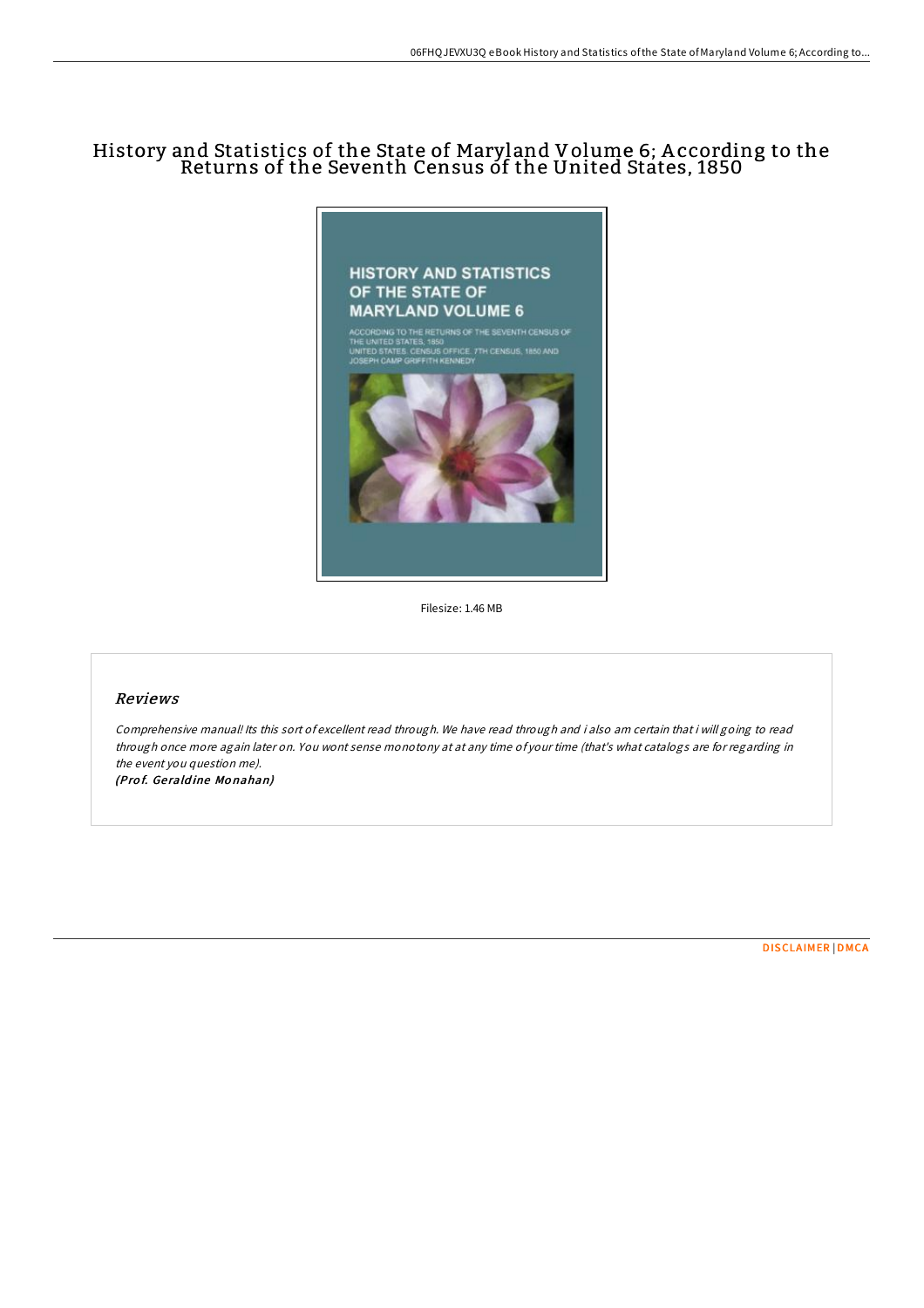### HISTORY AND STATISTICS OF THE STATE OF MARYLAND VOLUME 6; ACCORDING TO THE RETURNS OF THE SEVENTH CENSUS OF THE UNITED STATES, 1850



Not Avail, United States, 2012. Paperback. Book Condition: New. 246 x 189 mm. Language: English . Brand New Book \*\*\*\*\* Print on Demand \*\*\*\*\*.This historic book may have numerous typos and missing text. Purchasers can download a free scanned copy of the original book (without typos) from the publisher. Not indexed. Not illustrated. 1852 Excerpt: . in some sections formed of decomposed slates, in others of red shales, and in others of limestone. The soil generally is easily cultivated, and is very productive of corn and wheat. Water. Good pure water is generally had, though in some parts it is strongly impregnated with lime. Timber. A heavy growth of oak, hickory, walnut, chestnut, locust, ash, and poplar, is found in the forests. Rocks. Limestone, sandstone, quartz rock, shales, blue slate, and dolomite, constitute tlie rocks of the county. The limestone is of a very superior quality. There is a marble quarry in the county of considerable magnitude. The stone is of a snowy whiteness, and its texture is said to be equal to that of any in the country. It is susceptible of a polish nearly as beautiful as that of the best Italian marble. Fertilizer. Lime is chiefly used as the fertilizer. Ores And Minerals. Copper, iron, and manganese ores, and barytes, abound. The copper mines have been worked to much advantage. Large amounts of copper have been obtained from the Liberty mines. Many of the mines which have heretofore been extensively worked are now abandoned, said to be for want of sufficient encouragement. The county is generally healthy. HARFORD COUNTY Was formed, by act of the legislature in 1773, out of part of Frederick and Baltimore counties. It was named after Henry Harford, esq., son of the last Lord Baltimore, and last Proprietary of the province. Surface. The...

 $\mathbf{r}$ Read History and Statistics of the State of [Maryland](http://almighty24.tech/history-and-statistics-of-the-state-of-maryland-.html) Volume 6; According to the Returns of the Seventh Census of the United States, 1850 Online

Download PDF History and Statistics of the State of [Maryland](http://almighty24.tech/history-and-statistics-of-the-state-of-maryland-.html) Volume 6; According to the Returns of the Seventh Census of the United States, 1850